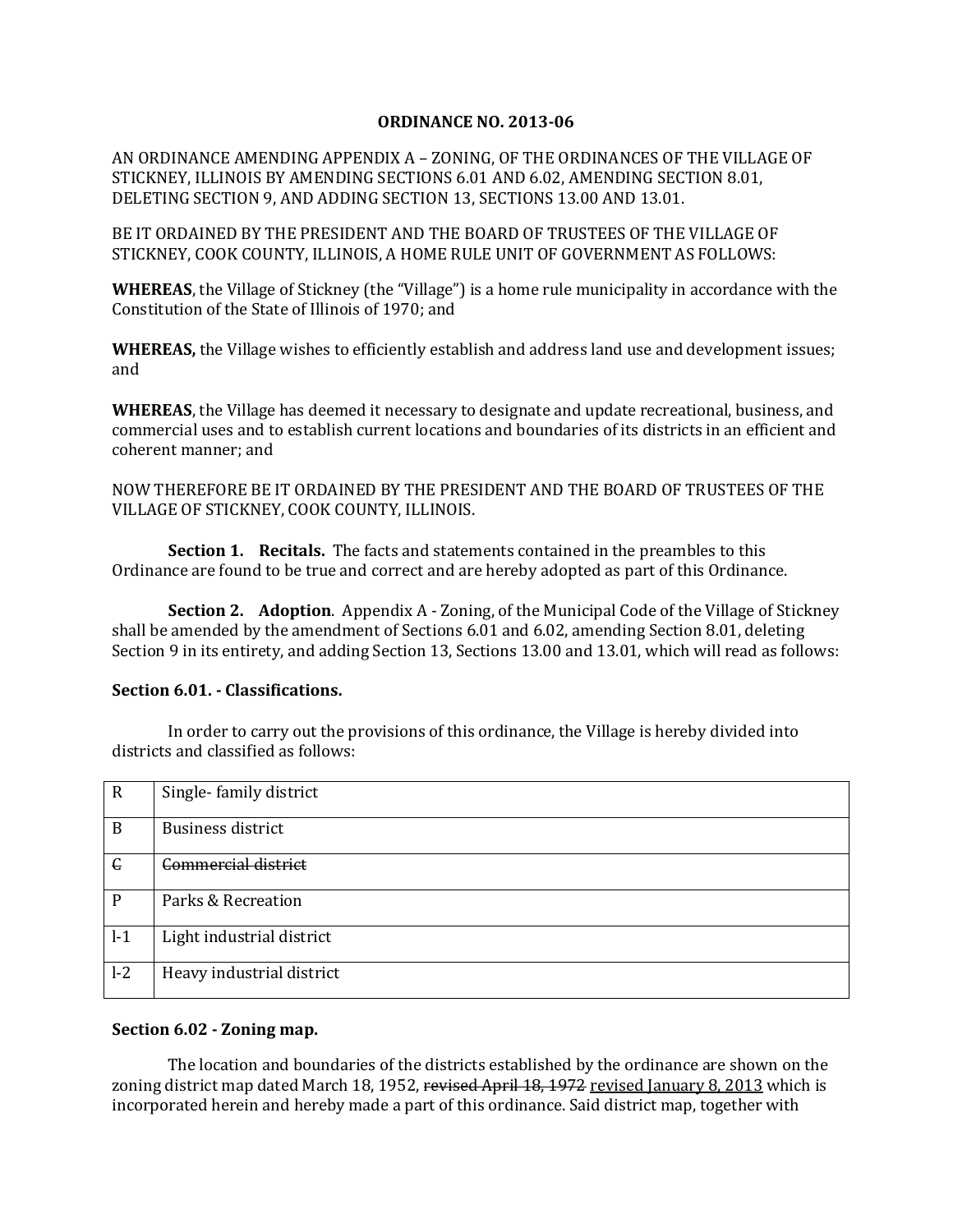everything shown thereon and all amendments thereto, shall be as much a part of this ordinance as though fully set forth and described herein. Certified copies of said district map shall be filed with the office of the village clerk, the zoning enforcement officer, and the chairman of the zoning board of appeals; a certified copy of the district map shall be open to public inspection in the office of the village clerk at all times during which the office is open for business.

#### **Section 8.01. - Permitted uses.**

The following uses are permitted in a business district:

Accessory uses as defined in this ordinance which are incidental in the conduct of a permitted use Antique stores Apartment buildings Art and school supplies stores, including picture framing for retail trade Artisan shops, the custom production of goods, including but not limited to, ceramic, painting, weaving, leather works, jewelry and clothing, either for sale or for the use of the artist Bakeries employing fewer than five persons Banks and other financial institutions **Barbershops** Bars, taverns, cocktail lounges and package liquor stores Beauty parlors and shops Bicycle stores, sales, rent and repair Blueprinting Book and stationery stores Camera and photographic supplies stores Carpet and rug stores but not including carpet or rug cleaning Chambers of commerce China and glassware stores Christmas tree sales lots during the month of December, including the use of a temporary structure or trailer for sales office Churches, chapels, temples and synagogues Clothing pressing establishments Clothing stores Coins and philatelic stores Community center buildings and club houses of not-for-profit organizations Currency exchanges Custom dressmaking Drug stores, pharmacies Dry cleaners, launderettes, self-service laundries and laundry collection stations Dry cleaning and laundry establishments employing less than five persons, which use only nonflammable solvents in the cleaning process Dry goods stores Dwelling units Electrical and household appliance stores including radio and television sales Employment agencies Engineers offices Filling stations Fire stations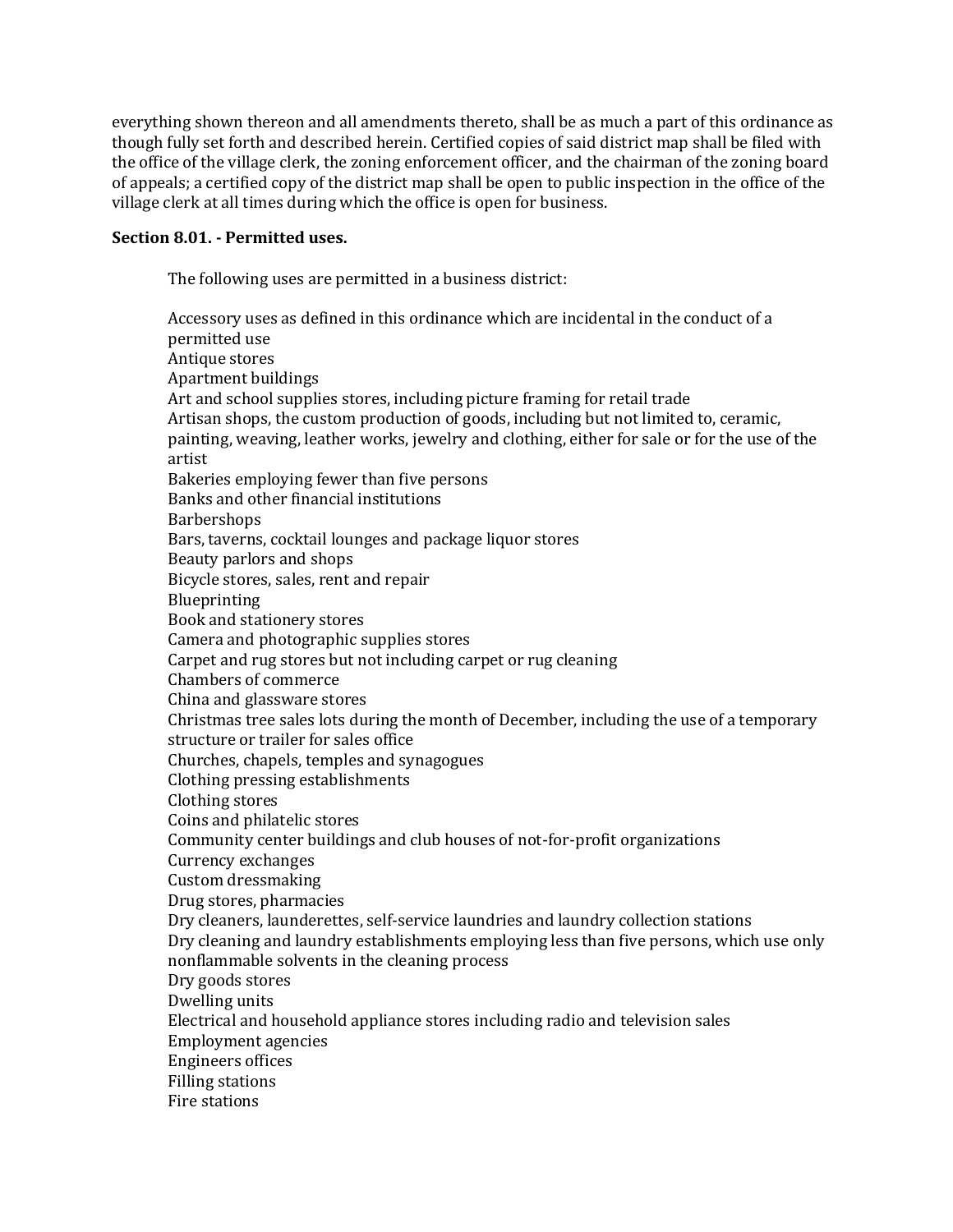Fix it shops for general minor repairs Flower shops and conservatories Food lockers Food stores, grocery stores and meat markets Funeral parlors, undertaking establishments Furniture stores, including upholstery when conducted as part of retail operation and secondary to the principal use Furrier shops Garden supply and seed stores Gift shops Guest houses Gymnasiums, commercial health clubs, reducing salons Haberdasheries Hardware stores Hobbyshops for retail sale of items to be used for assembly away from the premises **Hotels** Ice cream and milk machine sales Ice cream stores Insurance agencies Investment companies Interior decorating shops, including upholstery and making of draperies, slip covers and other similar activities when conducted as part of retail operations secondary to the principal use Jewelry stores Job and offset printing Labor union offices and organizations Laboratories, medical, dental and research Laundries Leather goods stores Loan companies Loan offices Locksmith shops Lodge halls Lodginghouse, roominghouse Luggage stores Mail order catalogs stores Municipal buildings Museums, car Music, musical instrument and record shops Newsstands and agencies Notions, novelty stores Office equipment sales and repair establishments Office equipment supplies stores Offices, business and professional Opticians and optometrists Orthopedic and medical supply stores Paint and wallpaper stores Parking area, private, as accessory use Parking lots and storage garages Pet shops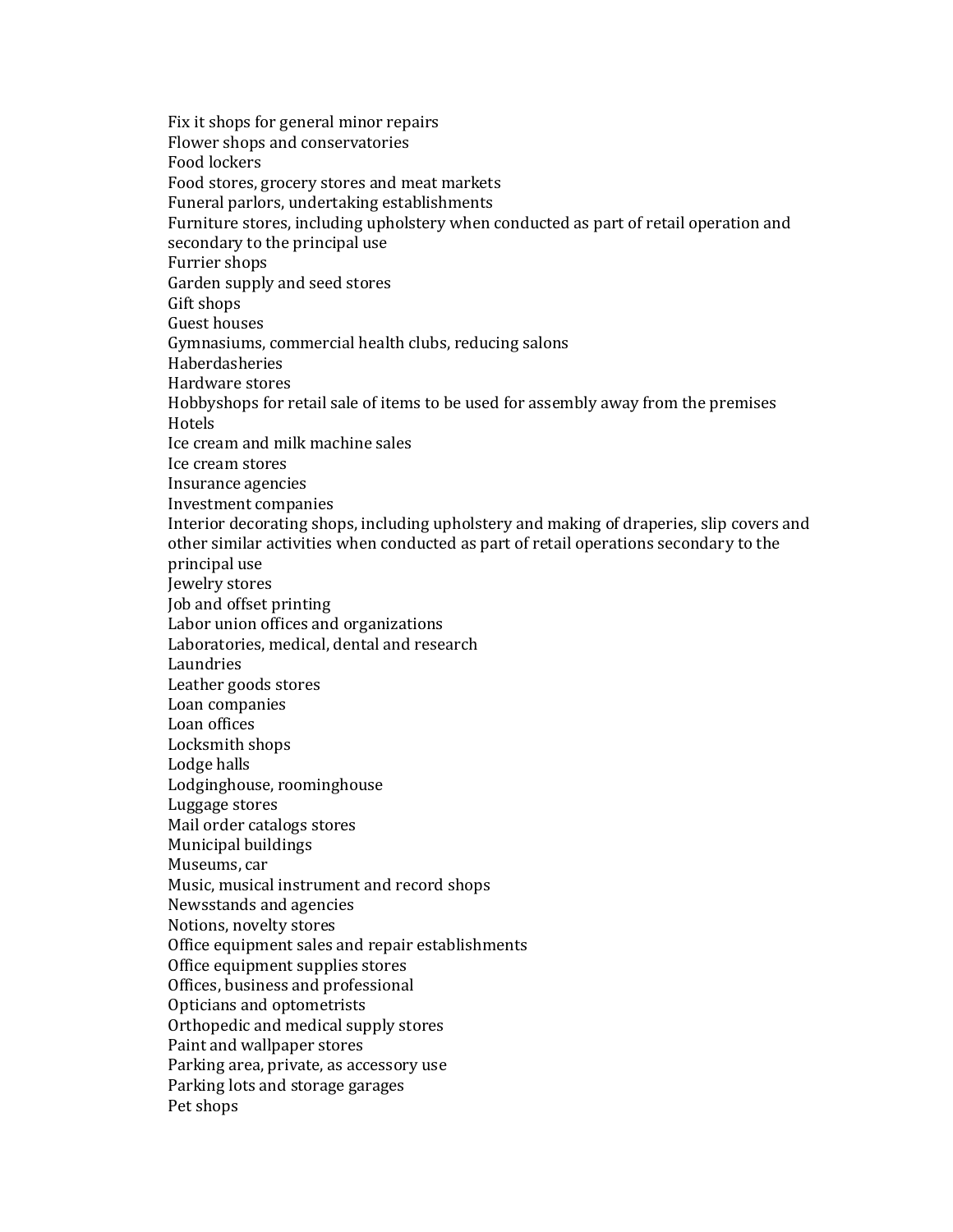Photocopying Photographs, art galleries and studios Physical, cultural and health services Police stations Post offices, post office substations and office buildings Printing shops Public libraries Public utility uses Publishing establishments but not printing plants Railroad passenger stations Railroad rights-of-way Real estate offices Recreation clubs Regional sales offices Religious reading rooms Residence of proprietor of a commercial use Restaurants and catering establishments Restricted production and repair limited to art needle work, clothing, custom manufacturing and alterations for retail sales on the premises of clothing, jewelry, clocks and watches Savings and loans **Schools** Secretarial services Security and commodity brokers Sewing machine sales and services, household machines only Shoe stores Shoe and hat repair shops Shoeshine parlors Show rooms, sales rooms, stores or shops for the conduct of retail business Sound recording studios provided that they are sound proof to the extent that noise and vibration levels permitted from said studios are immeasurable outside the property controlled by the sound recording studio Sporting goods stores Tailor shops Tattoo shops, tattoo parlors Telegraph, telephone and other utility businesses Telephone booths Temporary building for construction purposes for a period not to exceed duration of construction Theatres and places of public amusement Ticket agencies Tobacco shops Toy shops Travel agencies or bureaus and transportation ticket offices Variety stores Vending machines, as accessory use Wholesale establishments where storage of merchandise is limited to samples only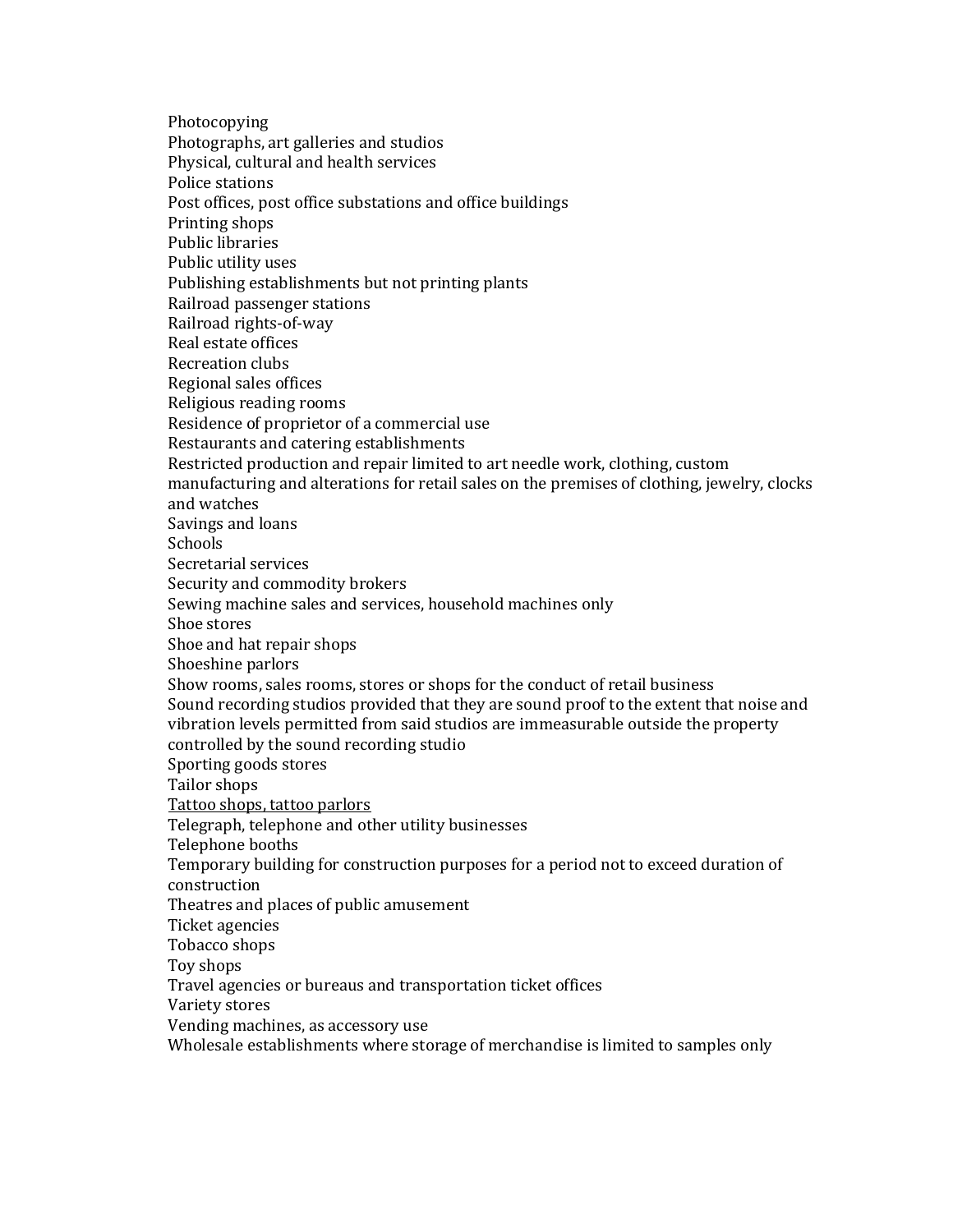# **Section 13. – Parks And Recreational District.**

## **Section 13.00. – Parks and Recreational Zoning District**

Any zoning which is located in a parks and recreational district or is partially located in a parks and recreational district, shall be subject to the regulations applying to parks and recreational districts.

# **Section 13.01. – Purpose and Applicability.**

The parks and recreational zoning district is intended to preserve, protect and enhance land set aside for public parks and for public recreational facilities and uses. Such areas and facilities provide many benefits to village residents and visitors. They provide recreational and cultural opportunities; preserve natural and scenic areas; and offer refuge from the built, urban environment. The parks and recreational district is intended to be applied exclusively to public-owned lands.

**Section 3. Home Rule.** This ordinance is enacted under the Home Rule powers of the Village as set forth in the Constitution and laws of the State of Illinois.

**Section 4. Effective Date.** This Ordinance shall be in full force and effect after its passage, approval and publication in the manner provided by law.

**Section 5. Conflicts.** This Ordinance supersedes all ordinances or parts of ordinances directly conflicting with the terms and provisions contained herein, but only to the extent of such conflict.

**Section 6.** Severability. If any section, subsection, sentence, clause, phrase or portion of this Ordinance is for any reason held invalid or unconstitutional by any court of competent jurisdiction, such portion shall be deemed a separate, distinct, and independent provision and such holding shall not affect the validity of the remaining portions hereof.

**Section 7. Certification and Publication.** The Village Clerk of the Village of Stickney shall certify to the adoption of this Ordinance and cause the same to be published in pamphlet form.